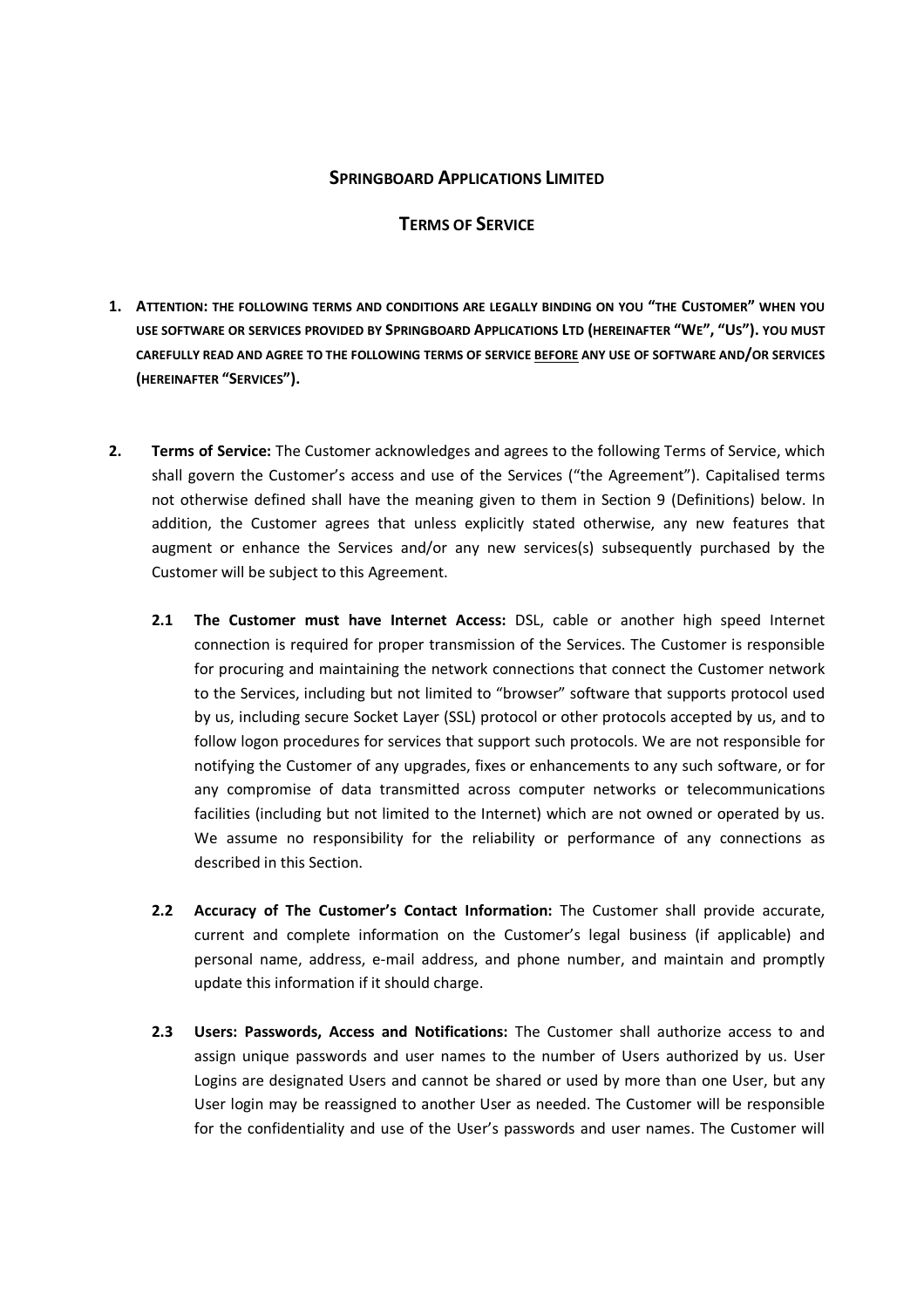also be responsible for all Electronic Communications, including those containing business information, account registration, account holder information, financial information, The Customer Data, and all other data of any kind contained within e-mails or otherwise entered electronically through the Services or under the Customer's account. We will act as though any Electric Communications it receives under the Customer's passwords, user name, and/or account number will have been sent by the Customer. The Customer shall use commercially reasonable efforts to prevent unauthorized access to or use of the Services and shall promptly notify us of any unauthorized access or use of the Services and any loss or theft or unauthorized use of any User's password or name and/or Services account numbers.

**2.4 The Customer's Lawful Conduct:** The Services allow the Customer to send Electronic Communications directly to us and to third parties. The Customer shall comply with all applicable laws, treaties, regulations and conventions in connection with its use of the Services, including without limitation those related to privacy, electronic communications and anti-spam legislation. The Customer is responsible for ensuring that its use of the Services to store or process credit card data complies with applicable Payment Card Industry Data Security Standards ("PCI DSS") requirements and shall store credit card and social security data only in the designated fields for such data. The Customer shall comply with the export laws and regulations of England & Wales in using the Services and obtain any permits, licences and authorisations required for such compliance. Without limiting the foregoing, (i) the Customer represents that it is not named on any government list of persons or entities prohibited from receiving exports, (ii) the Customer shall not permit Users to access or use the Services in violation of any United Kingdom export embargo, prohibition or restriction, and (iii) the Customer shall comply with all applicable laws regarding the transmission of technical data exported from the United Kingdom and the country in which its Users are located. The Customer will not send any Electronic Communication from the Services that are unlawful, harassing, libelous, defamatory or threatening. Except as permitted by this Agreement, no part of the Services may be copied, reproduced, distributed, republished, displayed, posted or transmitted in any form or by any means. The Customer agrees not to access the Services by any means other than through the interfaces that are provided by us. The Customer shall not do any "mirroring" or "framing" of any part of the Service, or create Internet links to the Service which include log-in information, user names, passwords, and/or secure cookies. The Customer will not in any way express or imply that any opinions contained in the Customer's Electronic Communications are endorsed by us. The Customer shall ensure that all access and use of the Services by Users are in accordance with the terms and conditions of this Agreement, including but not limited to those Users that are contractors and agents, and the Customer's Affiliates. Any action or breach by any of such contractors, agents or Affiliates shall be deemed an action or breach by the Customer and the Customer waives all of those defenses that the Customer may have as to why the Customer should not be liable for the Customer's contractors', agents' or Affiliates' acts, omissions and noncompliance with this Agreement.

**2.5. Transmission of Data:** The Customer understands that notwithstanding the application of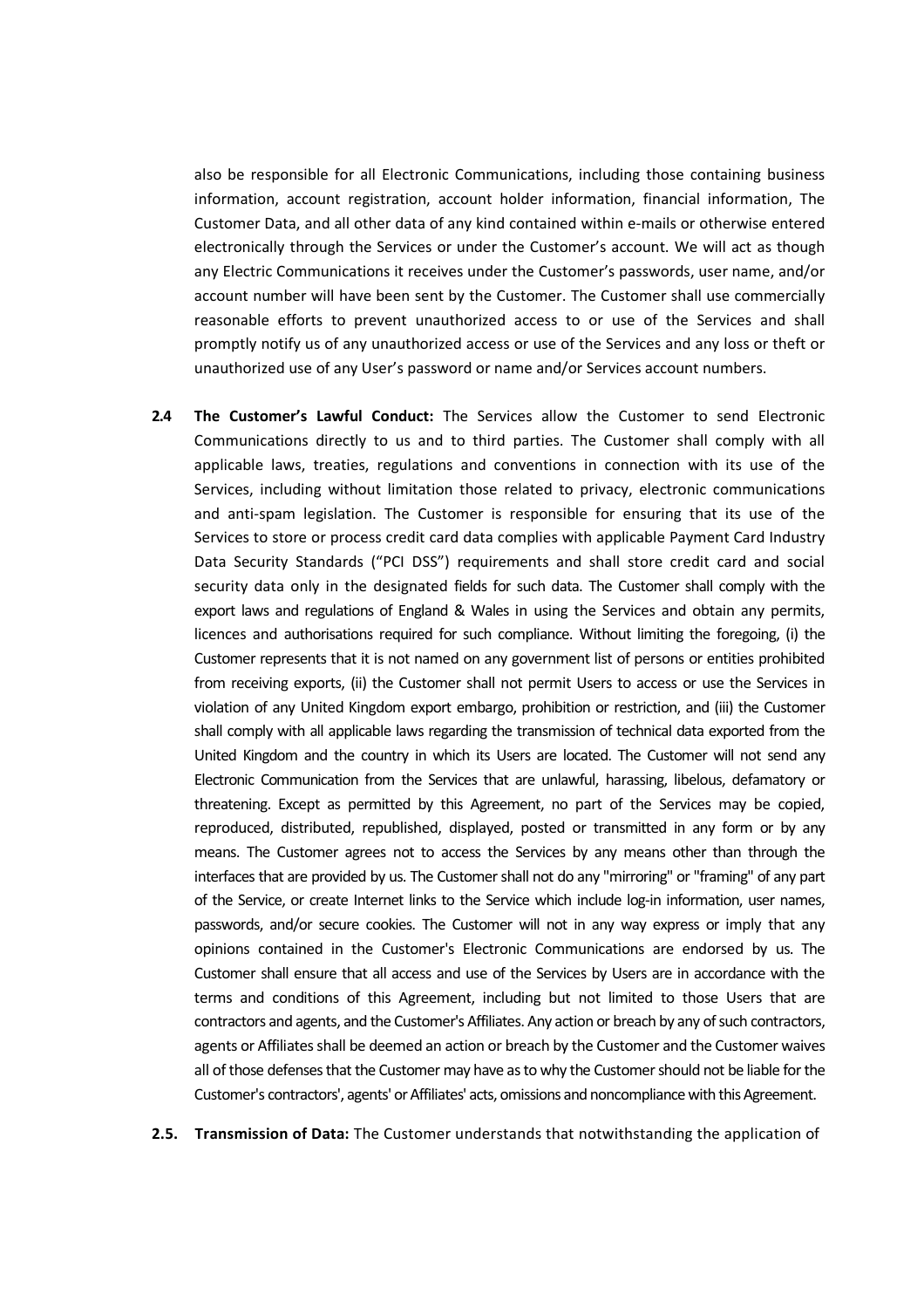the Data Protection Act 1998 the technical processing and transmission of the Customer's Electronic Communications is fundamentally necessary to use of the Services. The Customer expressly consents to our interception and storage of Electronic Communications and/or the Customer Data, and the Customer acknowledges and understands that the Customer's Electronic Communications will involve transmission over the Internet, and over various networks, only part of which may be owned and/or operated by us. The Customer further acknowledges and understands that Electronic Communications may be accessed by unauthorized parties when communicated across the Internet, network communications facilities, telephone or other electronic means. We are not responsible for any Electronic Communications and/or the Customer Data which are delayed, lost, altered, intercepted or stored during the transmission of any data whatsoever across networks not owned and/or operated by us, including, but not limited to, the Internet and the Customer's local network.

- **2.6. Our Support:** Where we provide assistance in the Customer's use of the Services, the Customer acknowledges that we have extensive experience helping Customers improve utilisation and realisation of benefits of the Services, and that not following our advice and/or not engaging us in the provision of professional services may substantially limit the Customer's ability to successfully utilize the Services or to enjoy the power and potential of the Services.
- **2.7. Security:** We shall maintain reasonable administrative, physical and technical safeguards for the protection, confidentiality and integrity of the Customer Data.
- **2.8 Confidentiality:** For purposes of this Agreement, "Confidential Information" shall include the terms of this Agreement, the Customer Data, each party's proprietary technology, business processes and technical product information, designs, issues, all communication between the Parties regarding the Services and any information that is clearly identified in writing at the time of disclosure as confidential. Confidential Information shall not include information which: (1) is known publicly; (2) is generally known in the industry before disclosure; (3) has become known publicly, without fault of the Receiving Party, subsequent to disclosure by the Disclosing Party; (4) the Receiving Party becomes aware of from a third party not bound by non-disclosure obligations to the Disclosing Party and with the lawful right to disclose such information to the Receiving Party; or (5) aggregate statistical data regarding our products and services that does not contain any personally identifiable or the Customer-specific information.

**Each party agrees:** (a) to keep confidential all Confidential Information; (b) not to use or disclose Confidential Information except to the extent necessary to perform its obligations or exercise rights under this Agreement or as directed by The Customer; (c) to protect the confidentiality thereof in the same manner as it protects the confidentiality of similar information and data of its own (at all times exercising at least a reasonable degree of care in the protection of such Confidential Information, including but not limited to inputting credit card data and social security numbers only in the fields designated for such data in the Service) and to make Confidential Information available to authorised persons only on a "need to know" basis. Either party may disclose Confidential Information on a need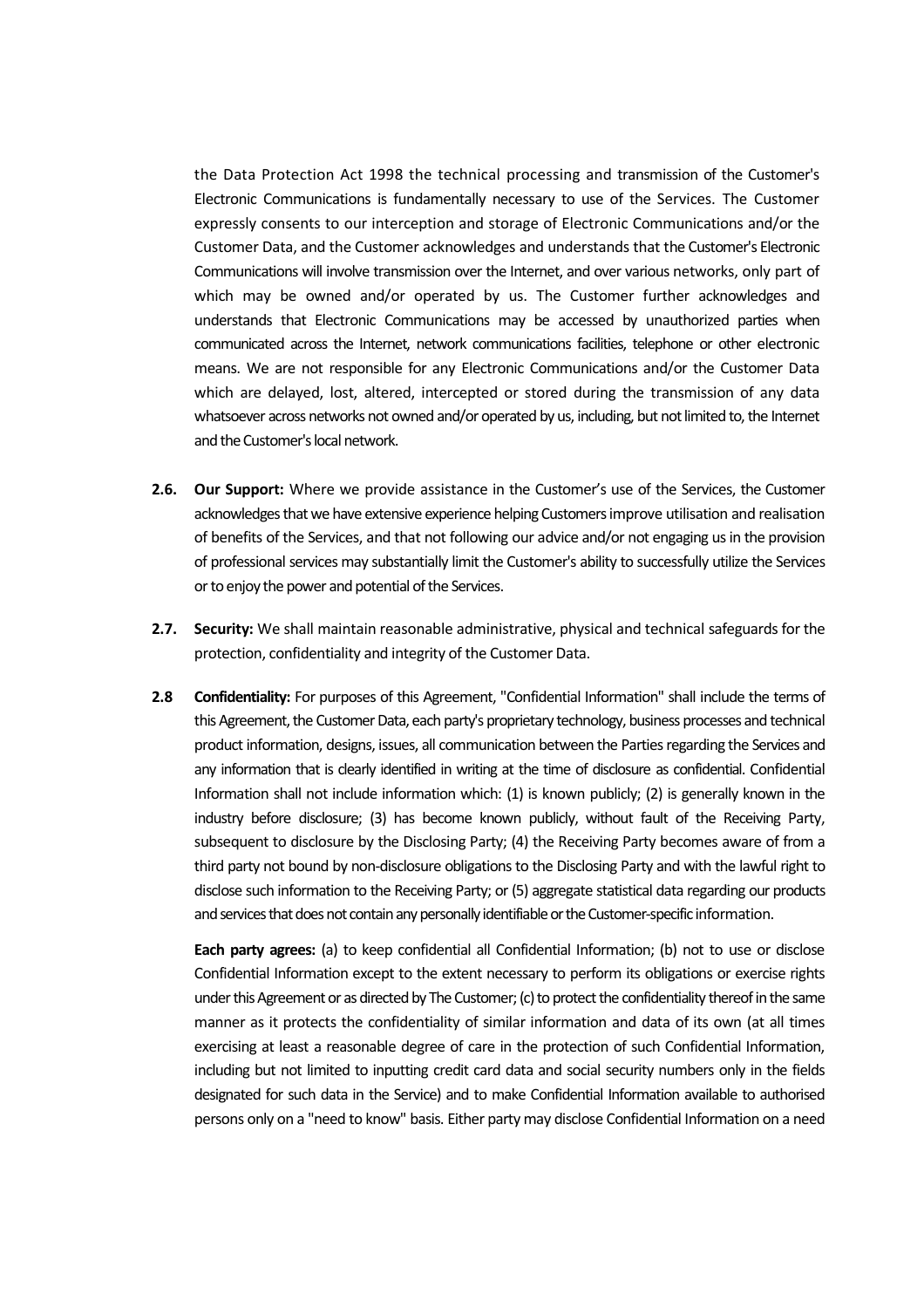to know basis to its contractors and service providers who have executed written agreements requiring them to maintain such information in strict confidence and use it only to facilitate the performance of their services in connection with the performance of this Agreement. Notwithstanding the foregoing, this Section will not prohibit the disclosure of Confidential Information to the extent that such disclosure is permitted by law or order of a court or other governmental authority or regulation.

- **2.9. Ownership of the Customer Data:** As between us and the Customer, all title and intellectual property rights in and to the Customer Data is owned exclusively by the Customer. The Customer acknowledges and agrees that in connection with the Services, we as part of our Services offer to make backup copies of the Customer Data in the Customer's account and store and maintain such data for a period of time consistent with our standard business processes, which period shall not be less than one year.
- **2.10. Our Intellectual Property Rights:** The Customer agrees that all rights, title and interest in and to all intellectual property rights in the Services are owned exclusively by us. Except as provided in this Agreement, the licence granted to the Customer does not convey any rights in the Services, express or implied, or ownership in the Services or any intellectual property rights thereto. In addition, we shall have a royalty-free, worldwide, transferable, sub-licensable, irrevocable, and perpetual licence to use or incorporate into the Services any suggestions, enhancement requests, recommendations or other feedback provided by the Customer, including users, relating to the operation of the Services. Any rights not expressly granted herein are reserved by us. Our service marks, logos and product and service names are our marks ("Our Marks"). The Customer agrees not to display or use Our Marks in any manner without our express prior written permission.
- **2.11. Dispute Resolution:** Each party agrees that before it or any employee, agent or representative of the party issues a claim at court or in any other public forum, it shall provide thirty (30) days prior written notice to the other and that, within such thirty (30) day period (or longer, if extended by mutual desire of the parties), authorised representatives of the parties shall meet (or confer by telephone) at least once in a good faith attempt to resolve the perceived dispute. If the matter is not resolved by negotiation, the parties will resolve any dispute or difference by the appointment of a single arbitrator to be agreed between the parties, or failing agreement within fourteen days, after either party has given to the other a written request to concur in the appointment of an arbitrator, by an arbitrator to be appointed by the President or a Deputy President of the Chartered Institute of Arbitrators.

#### **3. Warranties**

**3.1. Warranty of Functionality:** We do not warrant that the Services will achieve in all material respects the functionality described in any documentation and/or communications applicable to the Services purchased by Customer.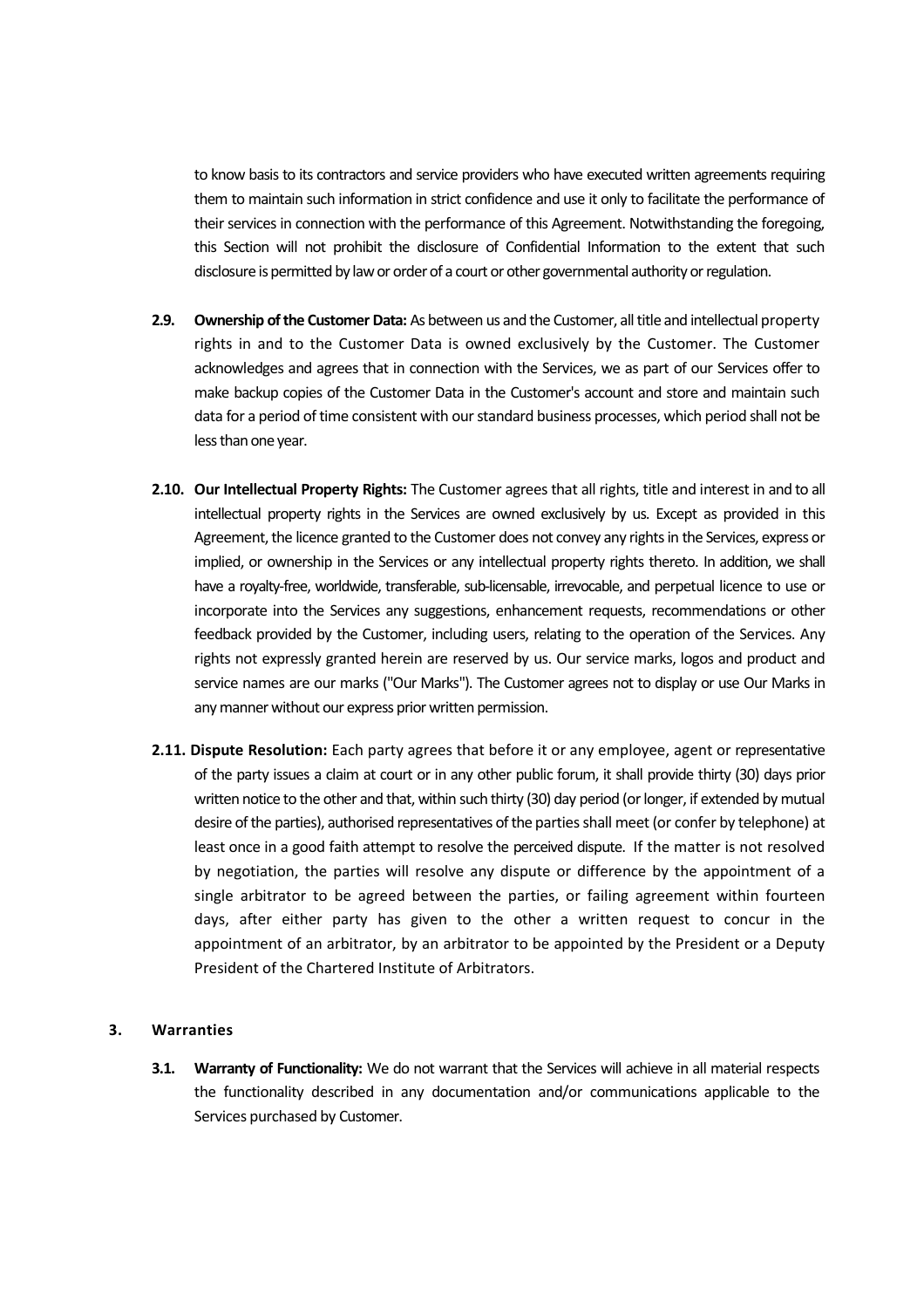- **3.2. No Virus Warranty.** We warrant that the Services will be free of viruses, Trojan horses, worms, spyware, or other such malicious code ("Malicious Code"), except for any Malicious Code contained in the Customer-uploaded attachments or otherwise originating from the Customer.
- **4. Disclaimer of Warranties:** Except as stated in section 3 above, we do not represent that customer's use of the Services will be secure, timely, uninterrupted or error-free or that the Service will meet the Customer's requirements or that all errors in the Services and/or documentation will be corrected or that the overall system that makes the Services available (including but not limited to the internet, other transmission networks, and the Customer's local network and equipment) will be free of viruses or other harmful components. The warranties stated in section 3 above are the sole and exclusive warranties offered by us. There are no other warranties or conditions, express or implied, including without limitation, those of merchantability or fitness for a particular purpose or non-infringement of third party rights. Except as stated in section 3.2 above, the Services are provided to the Customer on an "as is" and "as available" basis, and are for commercial use only. The Customer assumes all responsibility for determining whether the service or the information generated thereby is accurate or sufficient for customer's purposes.
- **5. Limitations on Liability:** The Customer agrees that the consideration which we are charging hereunder does not include consideration for assumption by us of the risk of Customer's incidental or consequential damages. In no event shall either party be liable to anyone for lost profits or revenue or for incidental, consequential, punitive, cover, special, reliance or exemplary damages, or indirect damages of any type or kind however caused, whether from breach of warranty, breach or repudiation of contract, negligence, or any other legal cause of action from or in connection with this agreement (and whether or not the party has been advised of the possibility of such damages to the maximum extent permitted by law) or otherwise shall in no event exceed the direct damage limitations as set forth in section 5.

Except with regard to amounts due under this Agreement, and a party's breach of section 2.8 (confidential information), the maximum liability of either party to any person, firm or corporation whatsoever arising out of or in the connection with any licence, use or other employment of the Services, whether such liability arises from any claim based on breach or repudiation of contract, breach of warranty, negligence, tort, or otherwise, shall in no case exceed the equivalent of 12 months in subscription fees applicable at the time of the event, and in the event of a breach of section 2.8 (confidential information) of this Terms of Service, such maximum liability of either party shall be an amount equal to three (3) times the equivalent of 12 months of subscription fees applicable at the time of the event. The essential purpose of this provision is to limit the potential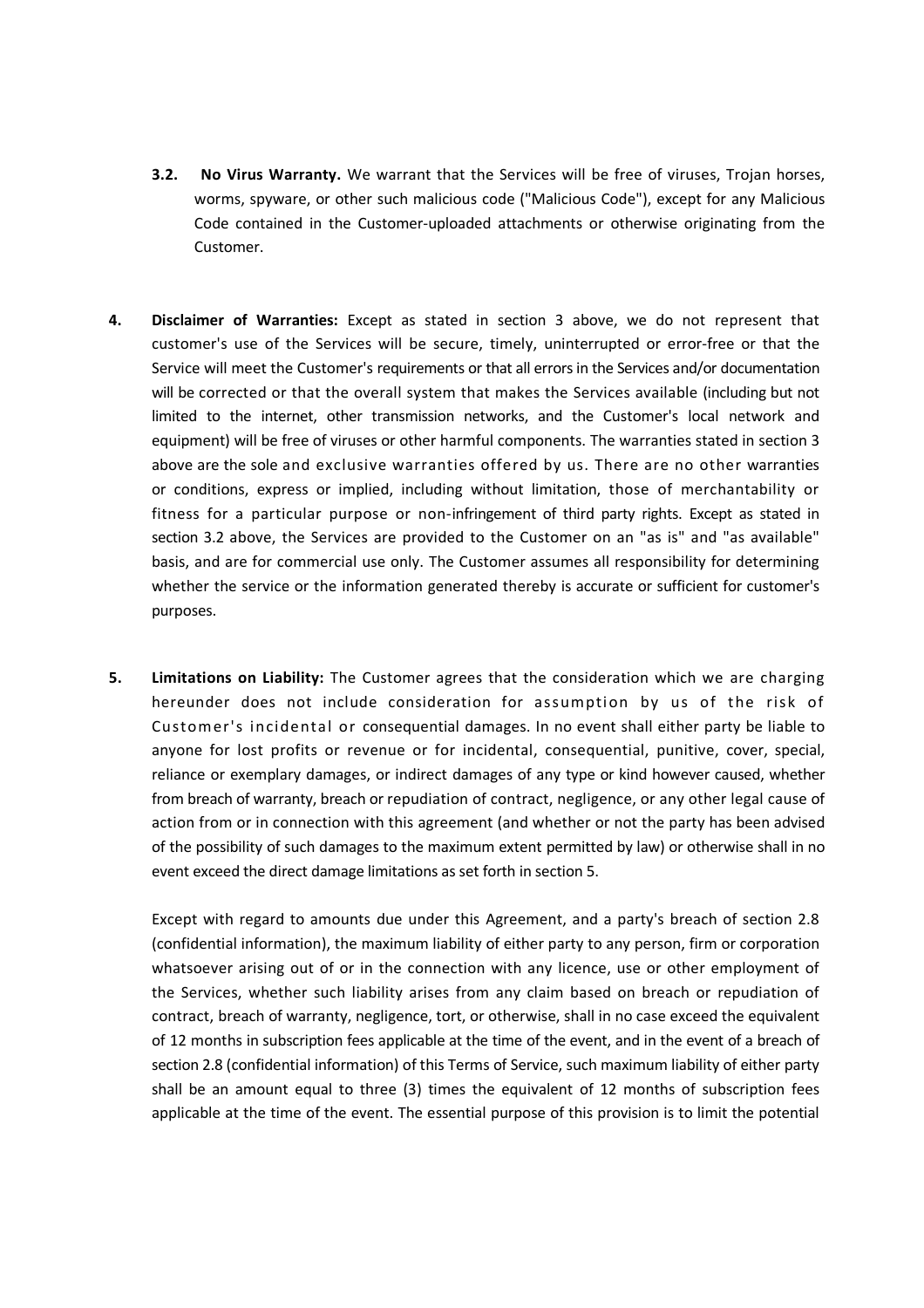liability of the parties arising from this agreement. The parties acknowledge that the limitations set forth in this section are integral to the amount of fees charged in connection with making the Services available to the Customer and that, were we to assume any further liability other than as set forth herein, such fees would of necessity be set substantially higher.

The limitations of liability set forth in this section shall not apply to either party's indemnity obligations except as set forth in section 6 below.

### **6. Indemnification.**

**6.1. Infringement:** We shall, at our own expense and subject to the limitations set forth in this Section 6, defend the Customer from and against any and all allegations, threats, claims, actions, and proceedings brought by third parties (collectively "Claims") alleging that the Services, as used in accordance with this Agreement, infringes third party copyrights, trade secrets or trademarks and shall hold the Customer harmless from and against liability, damages, and costs finally awarded or entered into in settlement (including, without limitation, reasonable legal fees) (collectively, "Losses") to the extent based upon such a Claim.

Excluded from the above indemnification obligations are Claims to the extent arising from (a) use of the Services in violation of this Agreement or applicable law, (b) use of the Services after we notify the Customer to discontinue use because of an infringement claim, or (c) modifications to the Services or use of the Services in combination with any software, application or service made or provided other than by us.

If a Claim of infringement is brought or threatened, we shall, at our sole option and expense, use commercially reasonable efforts either (a) to procure a licence that will protect the Customer against such Claim without cost to the Customer; (b) to modify or replace all or portions of the Service as needed to avoid infringement, such update or replacement having substantially similar or better capabilities; or (c) if (a) and (b) are not commercially feasible, terminate the Agreement and refund to the Customer a pro-rata refund of the subscription fees paid for under the Agreement for the terminated portion of the Term. The rights and remedies granted to the Customer under this Section 6.1 state our entire liability, and the Customer's exclusive remedy, with respect to any claim of infringement of the intellectual property rights of a third party.

**6.2. Disclosure of The Customer Data:** We shall, at our own expense and subject to the limitations set forth in this Section 6, defend the Customer from and against any Claims that arise out of or result directly from our gross negligence or willful misconduct in preventing unauthorized access to confidential customer Data, as determined by a court of competent jurisdiction in connection with a Claim alleging a breach of confidentiality, and shall hold the Customer harmless from and against liability for any Losses to the extent based upon such a Claims.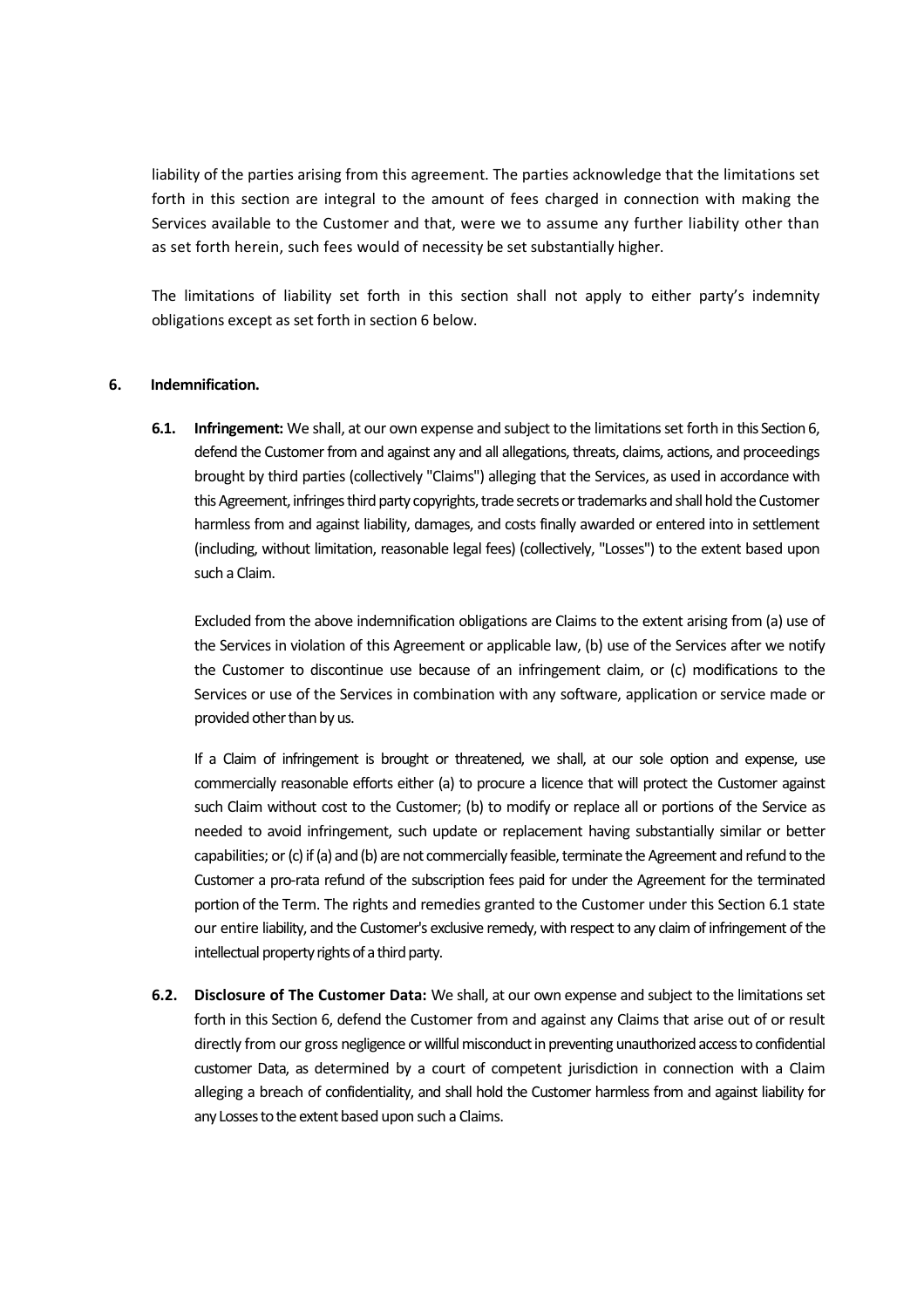When we are at fault but such fault does not rise to the level of gross negligence or willful misconduct, we shall, at our own expense and subject to the limitations set forth in this Section 6 and on the amount of liability set forth in Section 5 applicable in the event of a breach of Section 2.8, defend the Customer from and against any Claims, and shall hold the Customer harmless from and against liability for any Losses to the extent based upon Claims, arising out of or relating to our breach of Section 2.8 (Confidential Information) of this Terms of Service.

Provided that we comply with this section 6.2, the Customer shall be entitled as its sole and exclusive remedy to terminate the Agreement and receive a pro-rata refund of the subscription fees paid for under the Agreement for the terminated portion of the Term.

- **6.3 The Customer's Indemnity:** The Customer shall, at its own expense and subject to the limitations set forth in this section 6, defend us from and against any and all Claims (i) alleging that the the customer Data or any trademarks or service marks other than Our Marks, or any use thereof, infringes the intellectual property rights or other rights, or has caused harm to a third party, or (ii) arising out of the Customer's breach of Section 2.4 (The Customer's Lawful Conduct) or 2.8 (Confidential Information) above and shall hold us harmless from and against liability for any Losses to the extent based upon such a Claims.
- **6.4. Indemnification Procedures and Survival:** In the event of a potential indemnity obligation under this Section 6, the indemnified party shall: (i) promptly notify the indemnifying party in writing of such Claim; (ii) allow the indemnifying party to have sole control of its defense and settlement; and (iii) upon request of the indemnifying party, co-operate in all reasonable respects, at the indemnifying party's cost and expense, with the indemnifying party in the investigation, trial, and defense of such Claim and any appeal arising therefrom. The indemnification obligations under this section 6 are expressly conditioned upon the indemnified party's compliance with this section 6.4 except that failure to notify the indemnifying party of such Claim shall not relieve that party of its obligations under this section 6 but such Claim shall be reduced to the extent of any damages attributable to such failure. The indemnification obligations contained in this section 6 shall survive termination of this Agreement for one year.

### **7. Suspension/Termination:**

**7.1. Suspension for Delinquent Account:** We reserve the right to suspend the Customer's and any of the Customer Affiliates' access to and/or use of the Services for any accounts (i) for which any payment is due but unpaid but only after we have provided the Customer two (2) delinquency notices, and at least thirty (30) days have passed since the transmission of the first notice ("Delinquent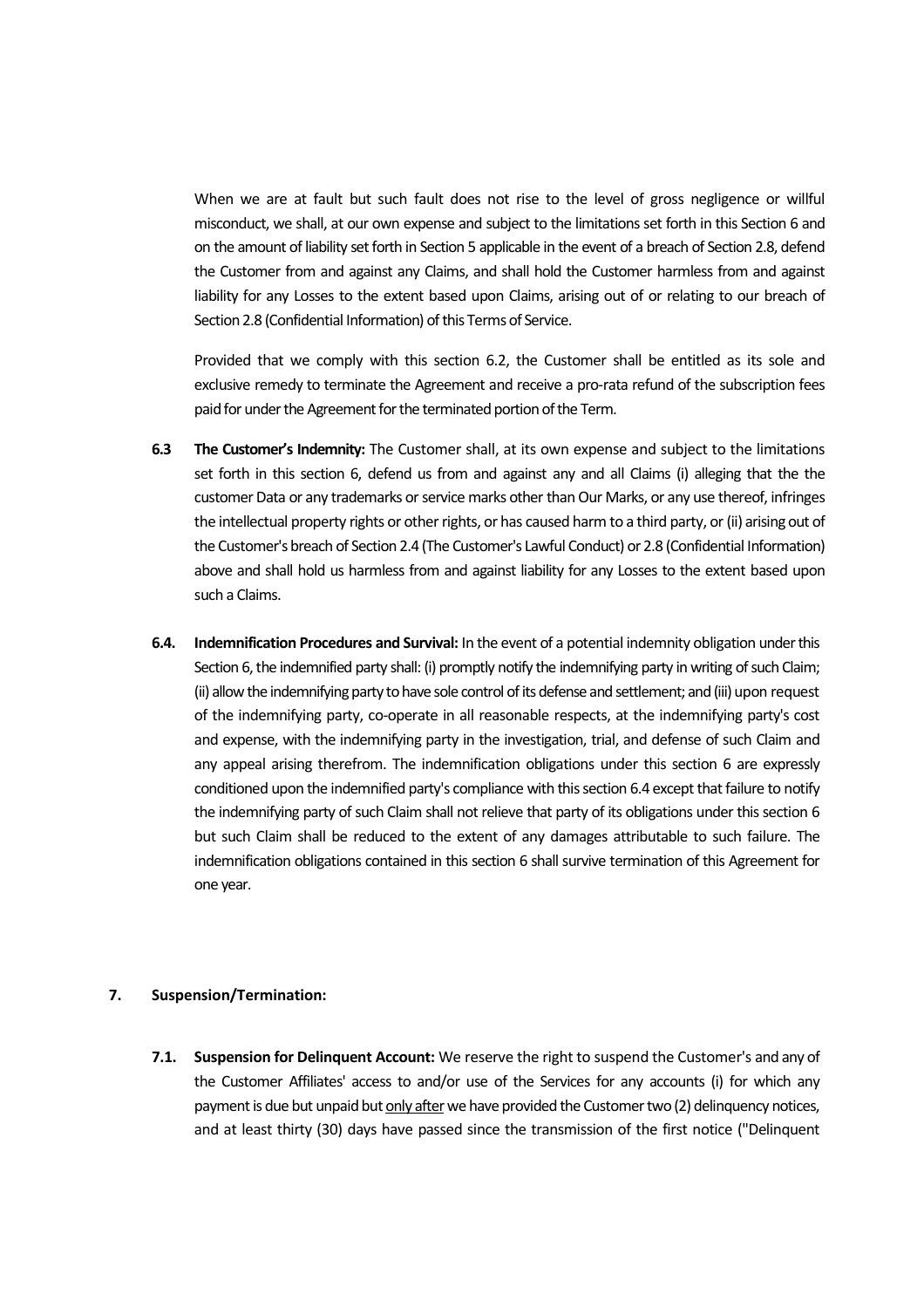Account Status"), or (ii) for which the Customer has not paid for the renewal term and has not notified us of its desire to renew the Services by the End Date of the then current term. The suspension is for the entire account and the Customer understands that such suspension would therefore include Affiliate sub-accounts. The Customer agrees that we shall not be liable to the Customer or to any of the Customer's Affiliate or other third party for any suspension of the Services pursuant to this Section 7.1.

- **7.2. Suspension for Ongoing Harm:** The Customer agrees that we may with reasonably contemporaneous written or telephonic notice to the Customer suspend access to the Services if we reasonably conclude that the Customer's Services are being used to engage in denial of service attacks, spamming, or illegal activity, and/or use of the Customer's Services are causing immediate, material and ongoing harm to us or others. In the extraordinary event that we suspend the Customer's access to the Services, we will use commercially reasonable efforts to limit the suspension to the offending portion of the Services and resolve the issues causing the suspension of Services. The Customer further agrees that we shall not be liable to the Customer nor to any third party for any suspension of the Services under such circumstances as described in this Section 7.2.
- **7.3. Termination for Cause, Expiration:** Either party may immediately terminate this Agreement in the event the other party commits a material breach of any provision of this Agreement which is not cured within thirty (30) days of written notice from the non-breaching party.

Such notice by the complaining party shall expressly state all of the reasons for the claimed breach in sufficient detail so as to provide the alleged breaching party a meaningful opportunity to cure such alleged breach and shall be sent to the Managing Director of the alleged breaching party at the address listed in the heading of this Agreement (or such other address that may be provided pursuant to this Agreement) ("Notice"). Upon termination or expiration of this Agreement, the Customer shall have no rights to continue use of the Services. If this Agreement is terminated by the Customer for any reason other than a termination expressly permitted by this Agreement, the Customer agrees that we shall be entitled to all of the fees due under this Agreement for the entire Term. If this Agreement is terminated as a result of a breach on our part, we shall refund the pro rata portion of any subscription fees paid by the Customer to us under this Agreement for the terminated portion of the Term.

**7.4. Handling of The Customer Data In The Event Of Termination:** The Customer agrees that following termination of the Customer's account and/or use of the Services, we may immediately deactivate the Customer's account and that following a reasonable period of not less than 90 days shall be entitled to delete the Customer's account from our "production" site. During this 90 day period and upon the Customer's request, we will grant the Customer limited access to the Services for several days for the sole purpose of permitting the Customer to retrieve the Customer Data, provided that the Customer has paid in full all good faith undisputed amounts owed to us. The Customer further agrees that we shall not be liable to the Customer nor to any third party for any termination of the Customer access to the Services or deletion of the Customer Data, provided that we are in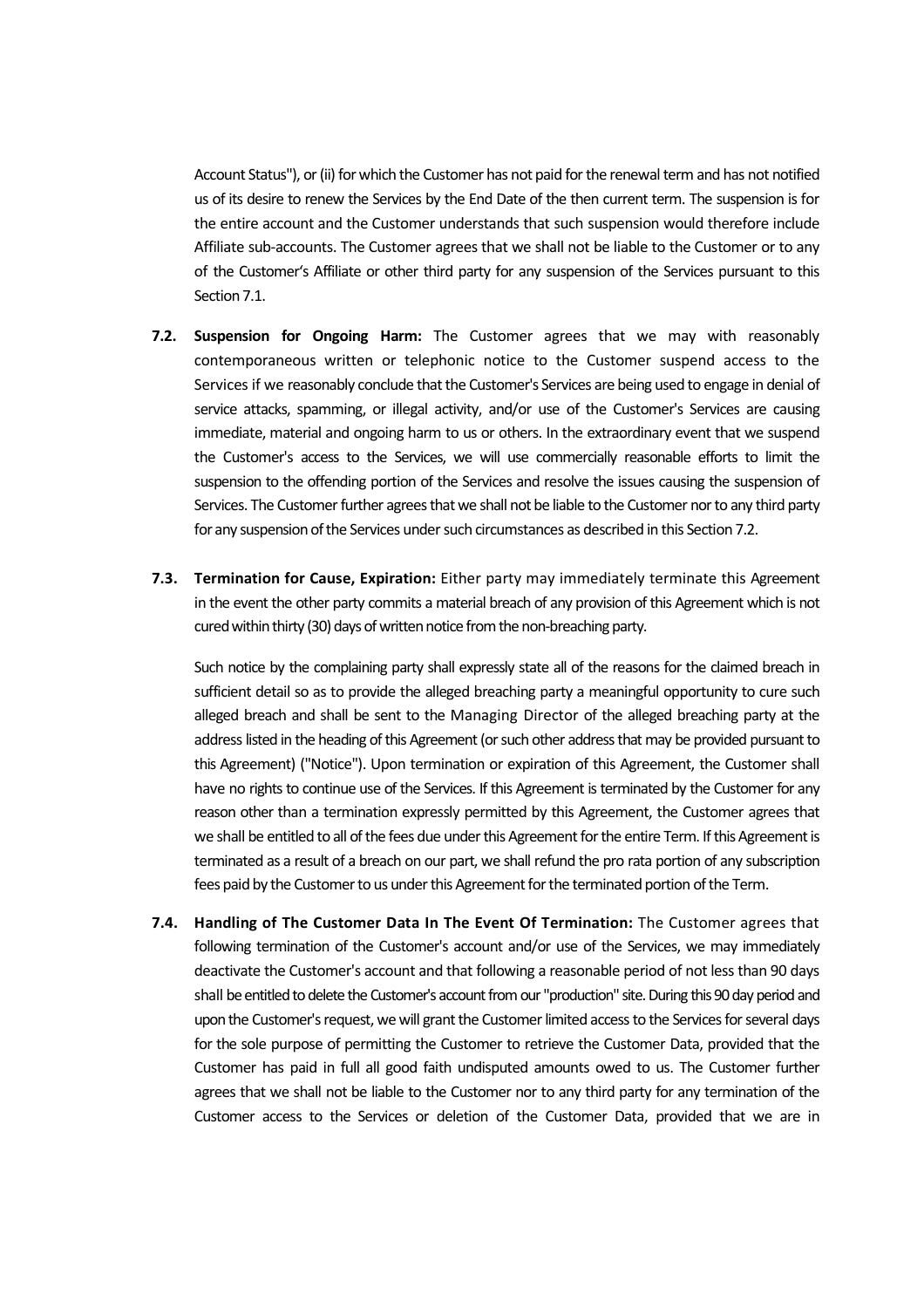compliance with the terms of this Section 7.4.

## **8. Modification; Discontinuation of The Services.**

- **8.1 To the Services:** We may make modifications to the Services or particular components of the Services from time to time and will use commercially reasonable efforts to notify the Customer of any material modifications. We reserve the right to discontinue offering the Services at the conclusion of the Customer's current Term. We shall not be liable to the Customer nor to any third party for any modification of the Services as described in this Section 8.1.
- **8.2 To Applicable Terms.** If we make a material change to any applicable Terms, then we will notify the Customer by either sending an email to the notification email address or posting a notice accessible in the Customer's account. If the change has a material adverse impact on the Customer and the Customer does not agree to the change, the Customer must notify us within 30 (thirty) days after receiving notice of the change. If the Customer notifies us as required, then the Customer will remain governed by the Terms in effect immediately prior to the change until the end of the then current term for the affected Services. If the affected Services are renewed, it will be renewed under our then current Terms.

## **9. Definitions.**

**"Affiliates"** means any entity which directly or indirectly, through one or more intermediaries, controls, or is controlled by, or is under common control with the Customer, by way of majority voting stock ownership or the ability to otherwise direct or cause the direction of the management and policies of the Customer.

**"The Customer Data"** means all electronic data or information submitted to the Services by the Customer or its **Affiliates** 

**"Electronic Communications"** means any transfer of signs, signals, text, images, sounds, data or intelligence of any nature transmitted in whole or part electronically received and/or transmitted through the Services.

**"Quotation"** means our proposal, estimate, renewal notification or order form in the name of and executed by the Customer or its Affiliate and accepted by us which specifies the Services and implementation services to be provided by us subject to the terms of this Agreement.

**"Services"** means, our online business application which is the Standard Subscription Service (the "Our Services") that is purchased by the Customer from us from time to time.

**"Users"** means individuals who are authorized by the Customer to use the Services, for whom subscriptions to the Services has been purchased, and who have been supplied user identifications and passwords by